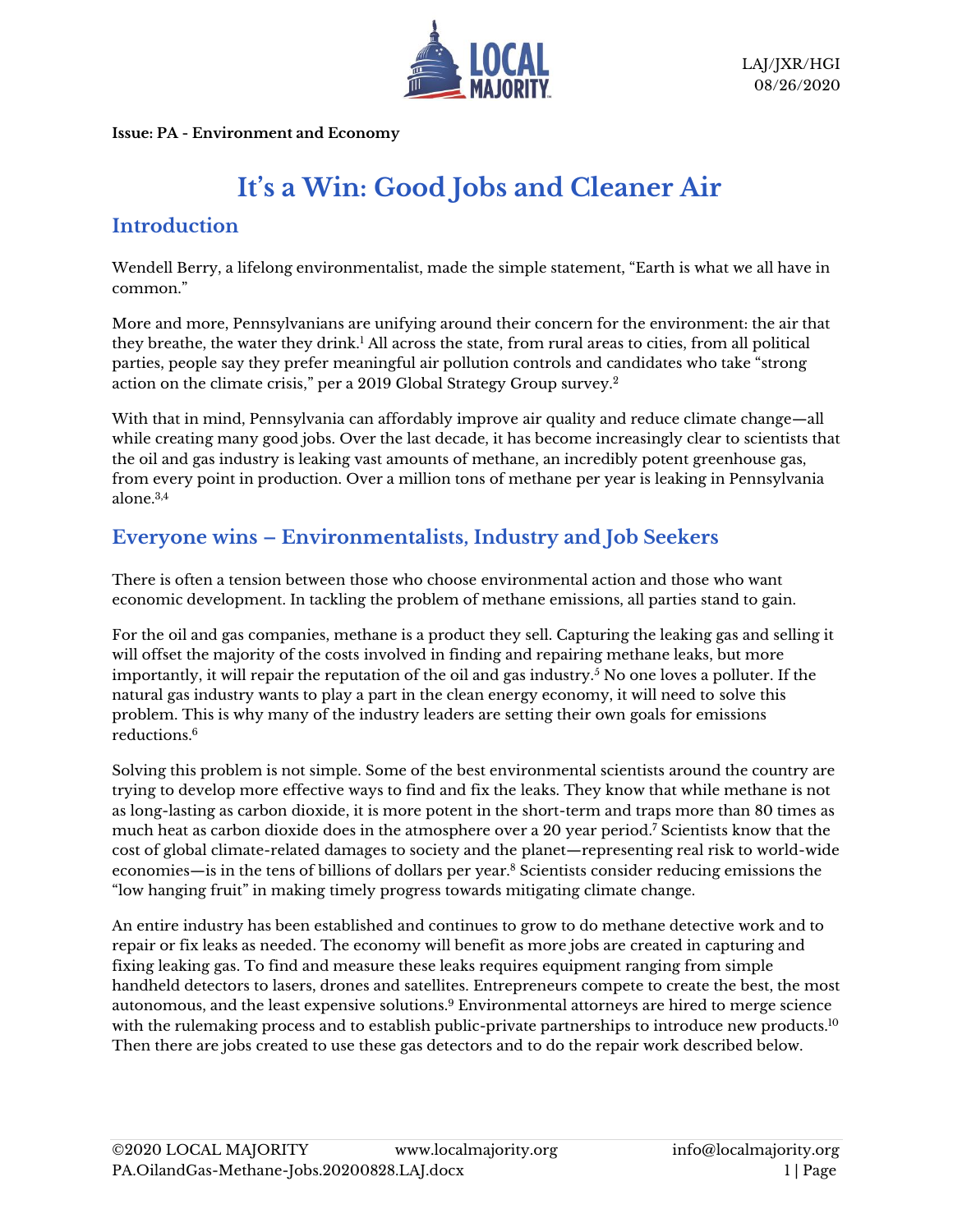

# **Jobs created in leak detection and repair (LDAR)**

Jobs in the LDAR industry pay well and provide good benefits, with annual pay ranging from \$31,000 for high school graduates hired as technicians to well over \$100,000 for more experienced field or technical positions. 11,12,13

Nick James, an Operations Director at Dexter Field Services, explains, "LDAR provides young people who lack a college degree the opportunity to acquire a broad, transferable set of skills and earn good entry-level wages." <sup>14</sup> In conversation and in job descriptions, Dexter Field Services says it provides "upward mobility supported by extensive internal training," and that "LDAR technicians and project managers acquire specific skill sets that are transferable not just within the oil and gas industry, but beyond."

## **A regulatory framework is needed for job creation and emissions reduction**

Uniform progress towards solving the problem of methane leaks depends heavily on the federal and state regulatory environment. Laws are needed to incentivize and guide oil and gas companies.15,16

The scientific understanding of this topic is evolving rapidly, so it is important that government policy, agency rules, and legislation keep current.

Rules only work if there is compliance, however, and regulatory agencies need enough resources both staff and technology—to ensure that companies are taking responsibility for their environmental footprint.

It is only with these three pieces in place— (a) a strong legal framework, (b) flexibility in laws and rules to accommodate innovation and change, and (c) regulators with the resources and authority necessary to enforce emissions goals—that the economy will reap the full benefit of capturing leaking methane.

# **Regulations and means of enforcement in the U.S. and Pennsylvania**

#### **U.S. Regulations**

The Obama administration put the first federal methane emissions controls into effect in 2016 focusing mostly on new oil and gas infrastructure. These rules were intended to be a first step, followed by rules addressing older equipment.<sup>17</sup> The Trump administration delayed and has now in August 2020 repealed these rules rather than build on them.18,19 A number of states and large energy companies are opposing this rollback.<sup>20</sup>

#### **Pennsylvania Regulations**

Governor Wolf announced his intention to reduce oil and gas emissions and began by issuing a 2018 Executive Order to change the Pennsylvania Department of Environmental Protection (DEP) permit requirements for new equipment—new gas wells, compressors, etc. <sup>21</sup> This brought the DEP's rules up-to-date with the recently repealed Obama administration federal rules, $^{22}$  and included emissions limits and LDAR requirements, but lack of compliance and enforcement of these rules has complicated meaningful emissions reductions. 23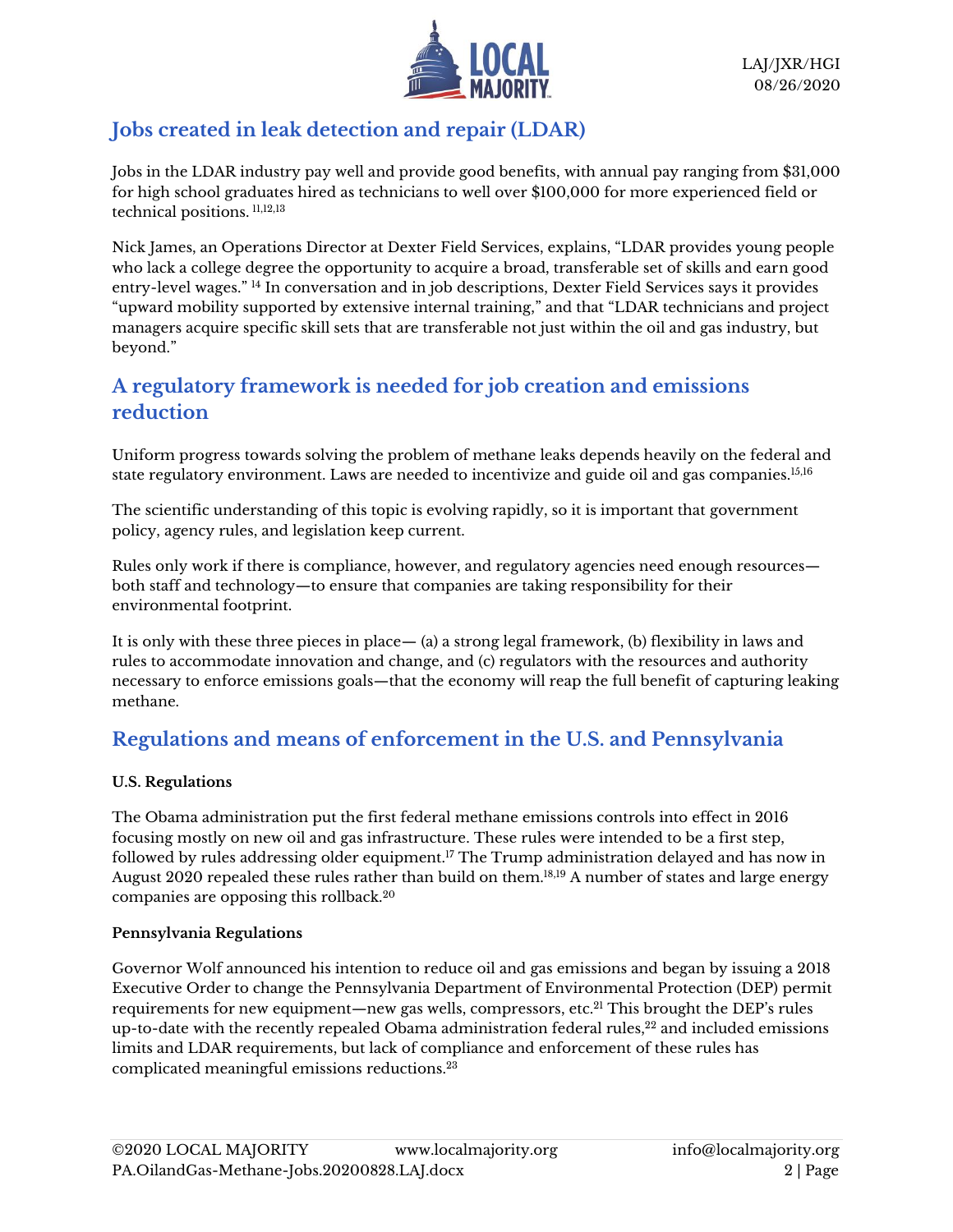

In 2019, Governor Wolf issued another Executive Order proposing the Regional Greenhouse Gas Initiative (RGGI), a carbon dioxide cap-and-trade program. This program calls for a statewide "80 percent reduction of net greenhouse gas emissions by 2050 from 2005 levels." <sup>24</sup> While RGGI targets carbon dioxide and does not target methane leaked from the oil and gas industry, requiring industry to reduce carbon emissions would result in significantly cleaner air, would slow climate change over time and would also create new jobs.<sup>25,26</sup>

Currently, Governor Wolf is proposing new DEP rules to address smog-forming volatile organic compounds (VOCs), which will have the effect of also regulating methane leaking from older oil and gas infrastructure. The rules require the use of LDAR on higher production operators, but the proposed rules have significant exclusions, including low production infrastructure, which can also be dangerously leaky.27, <sup>28</sup>

#### **Pennsylvania Department of Environmental Protection (DEP) needs more resources**

The DEP is responsible for ensuring that oil and gas companies follow methane rules, but its budget needs strengthening to accomplish the state's goals. <sup>29</sup> Democratic Representative Greg Vitali reported that the DEP's staffing has dropped by almost 30% since 2002, even while the energy industry has experienced explosive growth. <sup>30</sup> The effect of these shortcomings is that the DEP relies on industry self-reporting for emissions data. This is not an ideal arrangement. Fewer than half of the state's operating wells submitted reports to the DEP and only half of those included emissions information, much of which contained inaccuracies and inconsistencies.<sup>31</sup> In May 2020, the Environmental Defense Fund discovered emissions were 16 times the amount self-reported by industry.<sup>32</sup>

### **Partisanship harms our environment and our economy**

Governor Wolf has had some significant policy successes by using Executive Orders. Even so, Pennsylvania's regulatory environment is fundamentally flawed if citizens expect the million tons of annual state-wide methane emissions to subside.

The Republican members of the State Senate and House have referred all environmental-related legislation to committees where the bills sit, unvoted on.

Stakeholders supporting emissions controls include:

- Many of the oil and gas companies that would be held to account, including BP, Exxon and Shell<sup>33</sup>
- A strong majority of voters in Pennsylvania
- Environmental scientists from the Kleinman Center for Energy Policy at the University of Pennsylvania<sup>34,35</sup>
- Engineering professors from the Carnegie Mellon Scott Institute for Energy Innovation<sup>36</sup>
- Other universities including Stanford, Colorado School of Mines, University of Texas, Austin
- The International Energy Association, made up of 30 member countries $37$
- The United Nations<sup>38</sup>
- Democratic Governor Wolf
- Democratic State Senators and House members

Former Republican Pennsylvania Governor Tom Ridge wrote an opinion piece in *The Atlantic* on Earth Day this year to question when and why the Republican Party "largely abandoned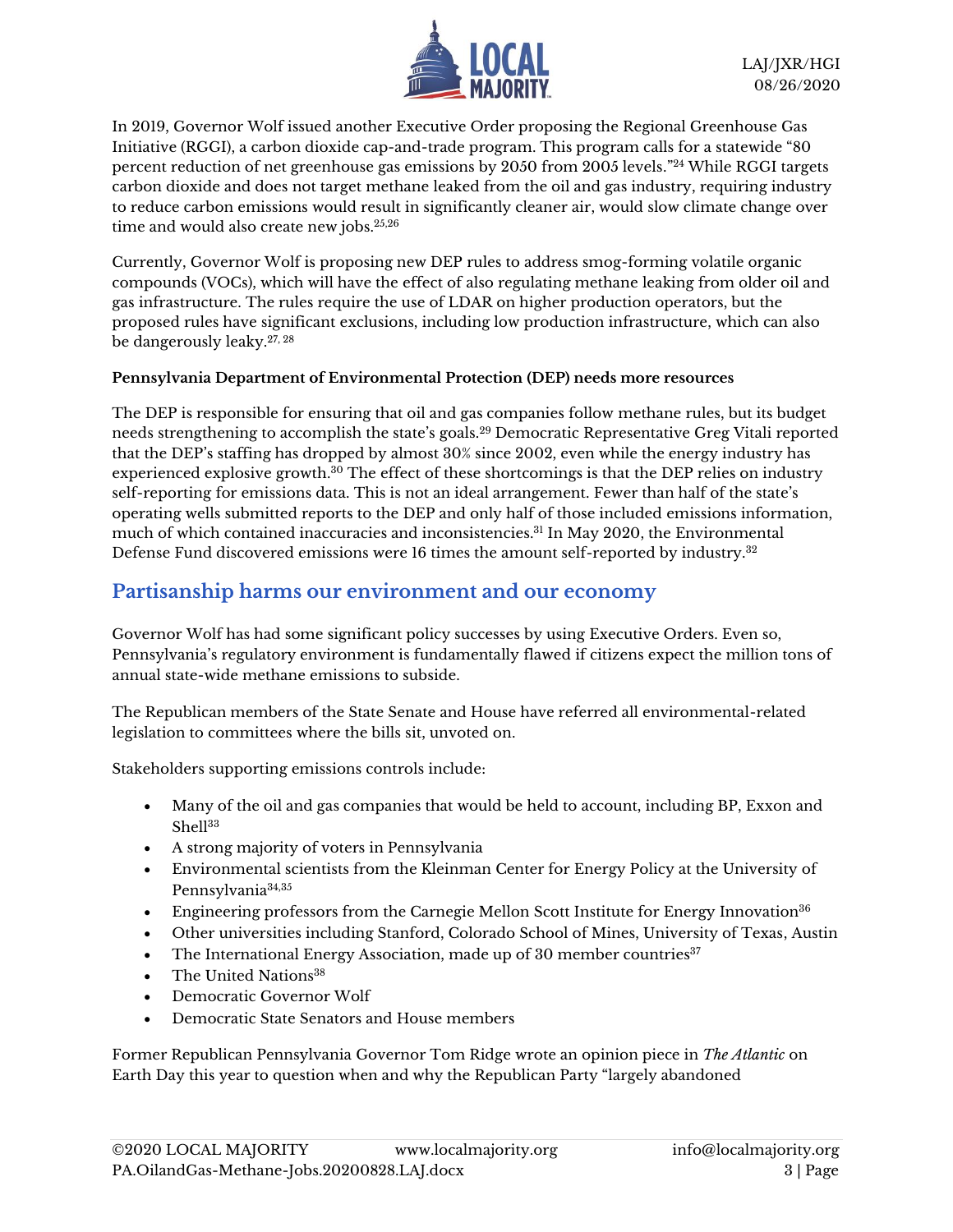

environmental issues," and how "more and more, the GOP as a whole seems out of touch on this crucial issue."<sup>39</sup>

Why do Republican State Senators and House members stand in the way of this urgently important initiative that will crack down on polluters and bring cleaner air to Pennsylvania?

# **Conclusion**

It is time. Voters need to vote for Democratic legislators who will work to ensure their state government protects their health, their air quality, and the health of the planet they live on.

- $\frac{1}{6}$  [https://policyintegrity.org/files/publications/Capturing\\_Value\\_-\\_Methane\\_Policy\\_Brief.pdf](about:blank) (p6)
- <sup>6</sup> [https://e360.yale.edu/features/methane-detectives-can-a-wave-of-new-technology-slash-natural-gas](about:blank)[leaks](about:blank)

<sup>7</sup> [https://kleinmanenergy.upenn.edu/sites/default/files/policydigest/Plugging-the-Leaks.pdf](about:blank) <sup>8</sup> [https://kleinmanenergy.upenn.edu/policy-digests/plugging-](about:blank#:~:text=At%20current%20estimates%20of%20the,%24100%20billion%20in%20global%20damages.)

[leaks#:~:text=At%20current%20estimates%20of%20the,%24100%20billion%20in%20global%20damages.](about:blank#:~:text=At%20current%20estimates%20of%20the,%24100%20billion%20in%20global%20damages.)

<sup>9</sup> [https://e360.yale.edu/features/methane-detectives-can-a-wave-of-new-technology-slash-natural-gas](about:blank)[leaks](about:blank)

<sup>12</sup> [https://www.edf.org/sites/default/files/find-and-fix-datu-research.pdf](about:blank)

- <sup>13</sup> [https://www.edf.org/how-reducing-methane-emissions-creates-jobs](about:blank)
- <sup>14</sup> [https://www.edf.org/sites/default/files/find-and-fix-datu-research.pdf](about:blank) (p23)

<sup>1</sup> [https://stateimpact.npr.org/pennsylvania/2019/04/01/poll-shows-pennsylvanians-concerns-about](about:blank)[climate-change-are-increasing/](about:blank)

<sup>2</sup> [http://paenvironmentdaily.blogspot.com/2019/05/new-poll-finds-79-of-pennsylvania.html](about:blank) Poll conducted by Global Strategy Group in March 2019, commissioned by EDF Action

<sup>3</sup> [http://blogs.edf.org/energyexchange/2019/10/22/pennsylvania-has-an-opportunity-to-lead-on-methane](about:blank)[as-epa-falters/](about:blank)

<sup>4</sup> [https://www.edf.org/media/edf-analysis-finds-pennsylvania-oil-and-gas-methane-emissions-are-double](about:blank)[previous-estimate](about:blank)

<sup>10</sup> [https://hls.harvard.edu/content/uploads/2008/07/full-working-draft.pdf](about:blank)

<sup>11</sup> [https://www.ziprecruiter.com/Jobs/Oil-and-Gas-Field-Technician/--in-pennsylvania](about:blank)

<sup>15</sup> [https://www.wri.org/blog/2019/09/us-government-retreats-reducing-climate-warming-methane-4](about:blank) [states-step-up](about:blank)

<sup>16</sup> [https://insideclimatenews.org/news/29082019/methane-regulation-oil-gas-storage-pipelines-epa](about:blank)[rollback-trump-wheeler](about:blank)

<sup>17</sup> [https://www.washingtonpost.com/news/energy-environment/wp/2016/05/12/obama-administration](about:blank)[announces-historic-new-regulations-for-methane-emissions-from-oil-and-gas/](about:blank)